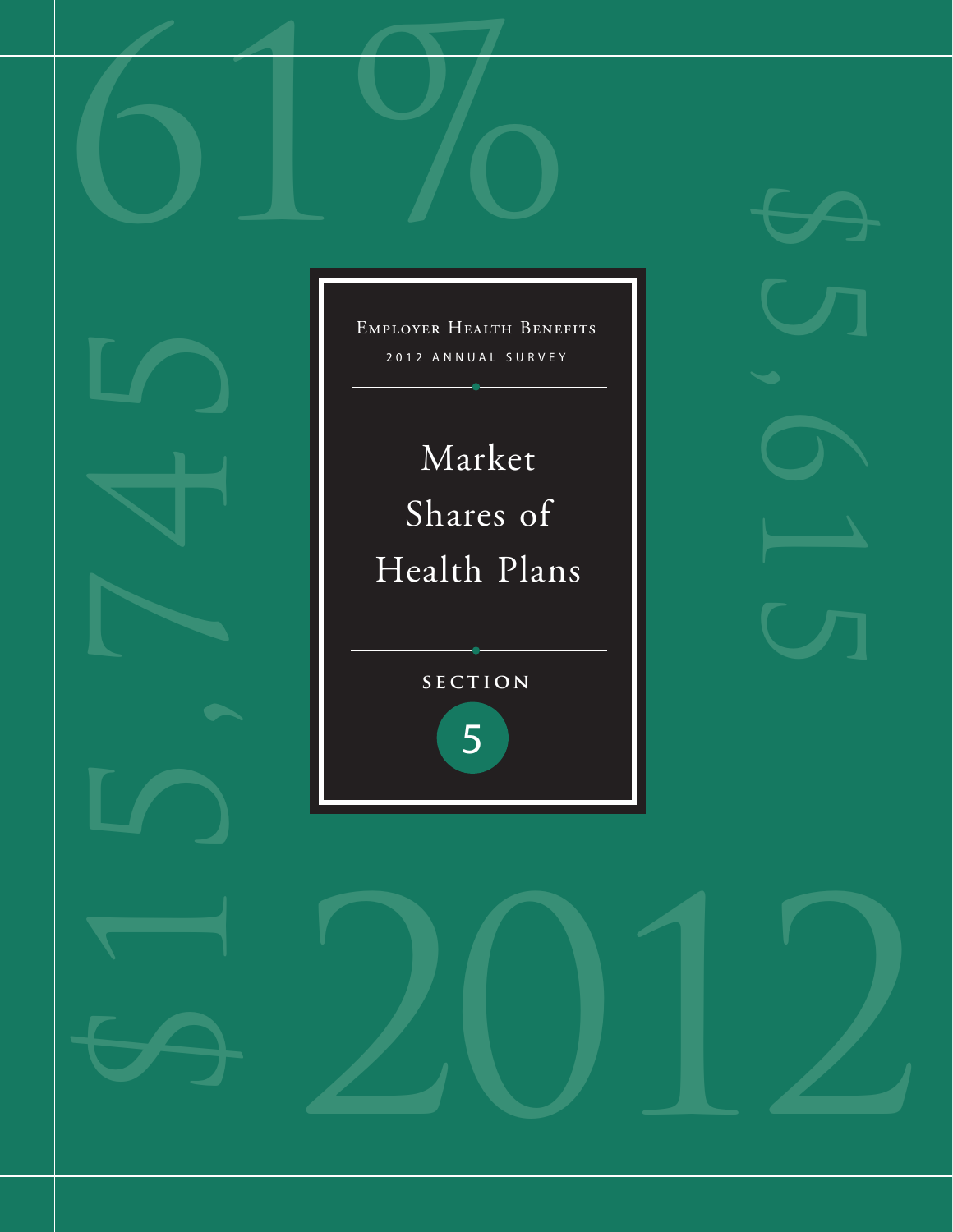# MARKET SHARES OF HEALTH PLANS

Enrollment remains highest in PPOs, with more than half of covered workers, followed by HDHP/SOs, HMOs, POS plans, and conventional plans. PPOs remain more popular for covered workers in large firms and HDHP/SO and POS plans are relatively more popular in smaller firms.

- Fifty-six percent of covered workers are enrolled in PPOs, followed by HDHP/SOs (19%), HMOs (16%), POS plans (9%), and conventional plans (<1%) (Exhibit 5.1).
- After two years of significant increases in the percentage of covered workers enrolled in HDHP/SO plans (8% in 2009, 13% in 2010, and 17% in 2011), there was a similar level of enrollment in 2012 (19%) compared to last year (Exhibit 5.1).
- Plan enrollment patterns vary by firm size. Workers in large firms (200 or more workers) are more likely than workers in small firms (3-199 workers) to enroll in PPOs (63% vs. 43%). Workers in small firms are more likely than workers in large firms to enroll in POS plans (18% vs. 4%) and HDHP/SO plans (24% vs. 17%) (Exhibit 5.3).
- Plan enrollment patterns also differ across regions.
	- HMO enrollment is significantly higher in the West (27%) and significantly lower in the South (12%) and Midwest (8%) (Exhibit 5.3).
	- Workers in the South (62%) are more likely to be enrolled in PPO plans than workers in other regions; workers in the West (48%) are less likely to be enrolled in a PPO (Exhibit 5.3).
	- Enrollment in HDHP/SOs is higher among workers in the Midwest (29%) than in other regions (Exhibit 5.3).

Market Shares of Health Plans

Market Shares of Health Plans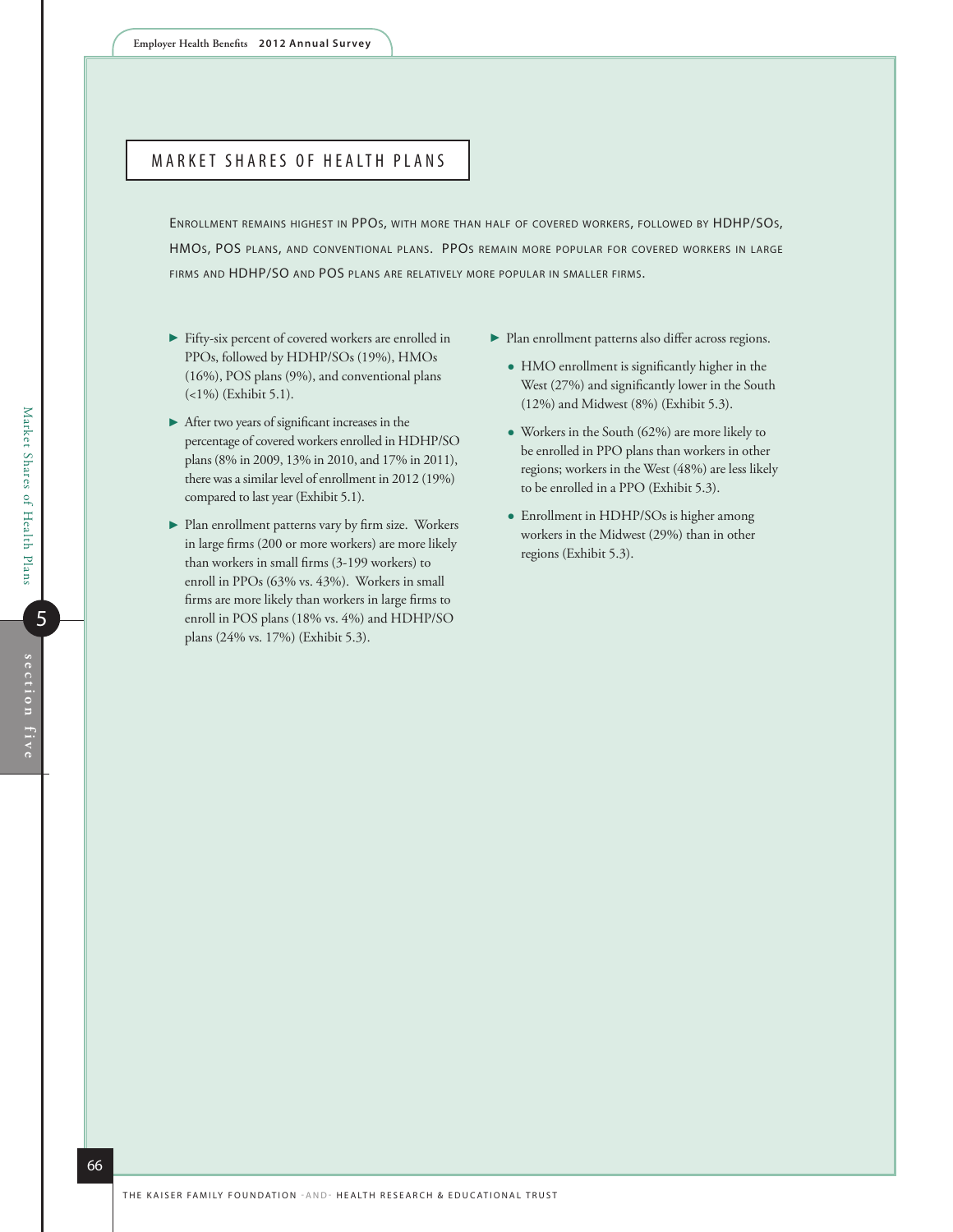### EXHIBIT 5.1

Distribution of Health Plan Enrollment for Covered Workers, by Plan Type, 1988–2012

| 1988 |       |     |     | 73% |     |        | 16% |     | 11%  |  |
|------|-------|-----|-----|-----|-----|--------|-----|-----|------|--|
| 1993 |       |     | 46% |     | 21% |        | 26% |     | 7%   |  |
| 1996 |       | 27% |     |     | 31% | 28%    |     |     | 14%  |  |
| 1999 | 10%   |     | 28% |     | 39% |        |     | 24% |      |  |
| 2000 | 8%    |     | 29% |     | 42% |        |     | 21% |      |  |
| 2001 | 7%    | 24% |     |     | 46% |        |     | 23% |      |  |
| 2002 | 4%    | 27% |     |     | 52% |        |     |     | 18%  |  |
| 2003 | $5\%$ | 24% |     |     | 54% |        |     |     | 17%  |  |
| 2004 | 5%    | 25% |     |     | 55% |        |     |     | 15%  |  |
| 2005 | 3%    | 21% |     |     | 61% |        |     |     | 15%  |  |
| 2006 | 3%    | 20% |     |     | 60% |        |     | 13% | 4%   |  |
| 2007 | 3%    | 21% |     |     | 57% |        |     | 13% | 5%   |  |
| 2008 | 2%    | 20% |     |     | 58% |        |     | 12% | 8%   |  |
| 2009 | 1     | 20% |     |     | 60% |        |     | 10% | 8%   |  |
| 2010 | 19    | 19% |     |     | 58% | $\sim$ |     | 8%  | 13%  |  |
| 2011 | $1\%$ | 17% |     |     | 55% |        | 10% | 17% |      |  |
| 2012 | k1%   | 16% |     |     | 56% |        | 9%  |     | 19%  |  |
|      | 0%    |     | 20% |     | 40% | 60%    | 80% |     | 100% |  |

#### $s$  o u r c e :

Kaiser/HRET Survey of Employer-Sponsored Health Benefits, 1999–2012; KPMG Survey of Employer-Sponsored Health Benefits, 1993, 1996; The Health Insurance Association of America (HIAA), 1988.

Note: Information was not obtained for POS plans in 1988. A portion of the change in plan type enrollment for 2005 is likely attributable to incorporating more recent Census Bureau estimates of the number of state and local government workers and removing federal workers from the weights. See the Survey Design and Methods section from the 2005 Kaiser/HRET Survey of Employer-Sponsored Health Benefits for additional information.



5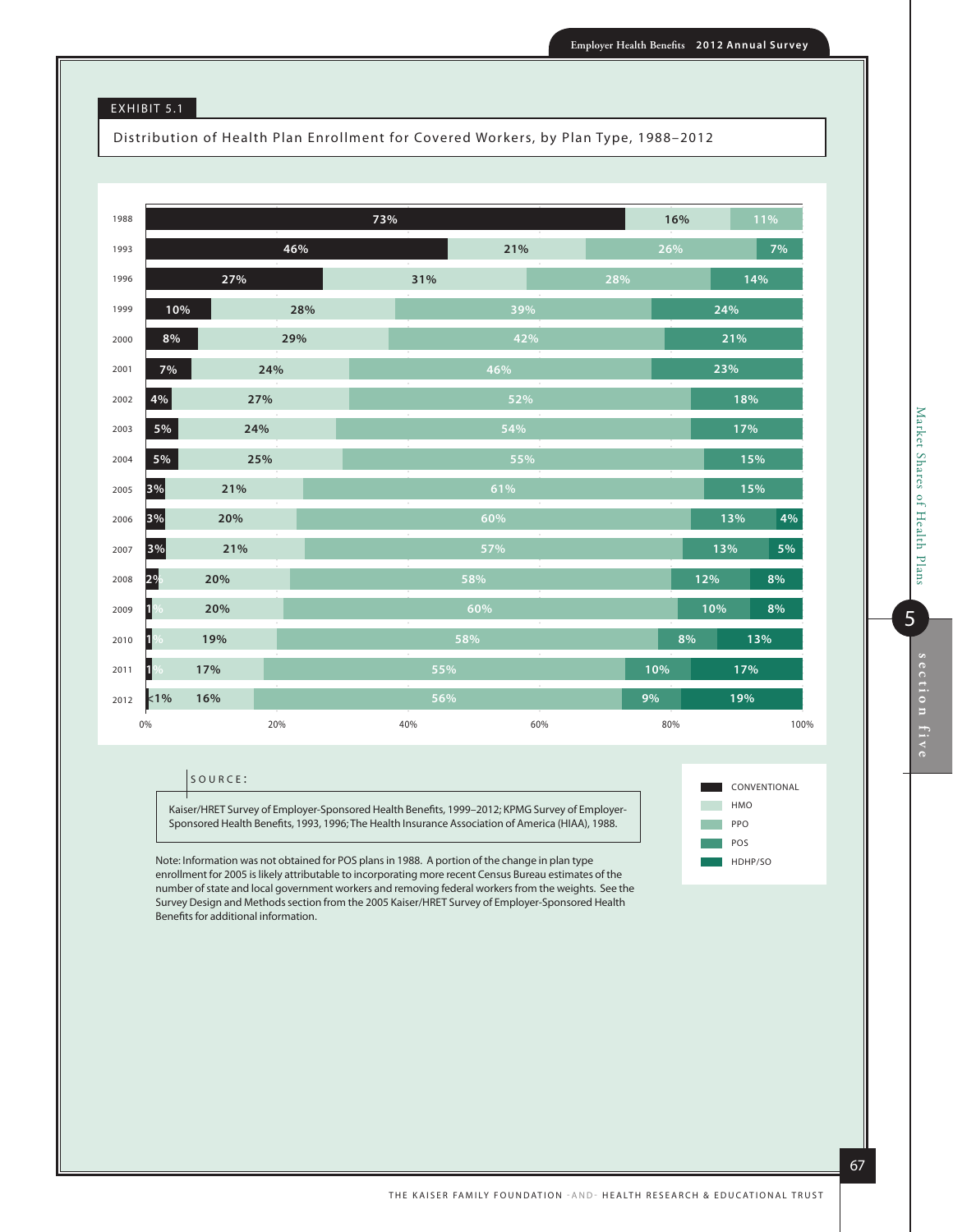

Distribution of Health Plan Enrollment for Covered Workers, by Plan Type and Firm Size, 2012



CONVENTIONAL

\*Enrollment in plan type is statistically different between Large and Small Employers (p<.05).

Note: HMO is health maintenance organization. PPO is preferred provider organization. POS is point-of-service plan. HDHP/SO is high-deductible health plan with a savings option. Less than 1% of covered worked in Large Firms and All Firms are enrolled in a conventional plan.

68

5